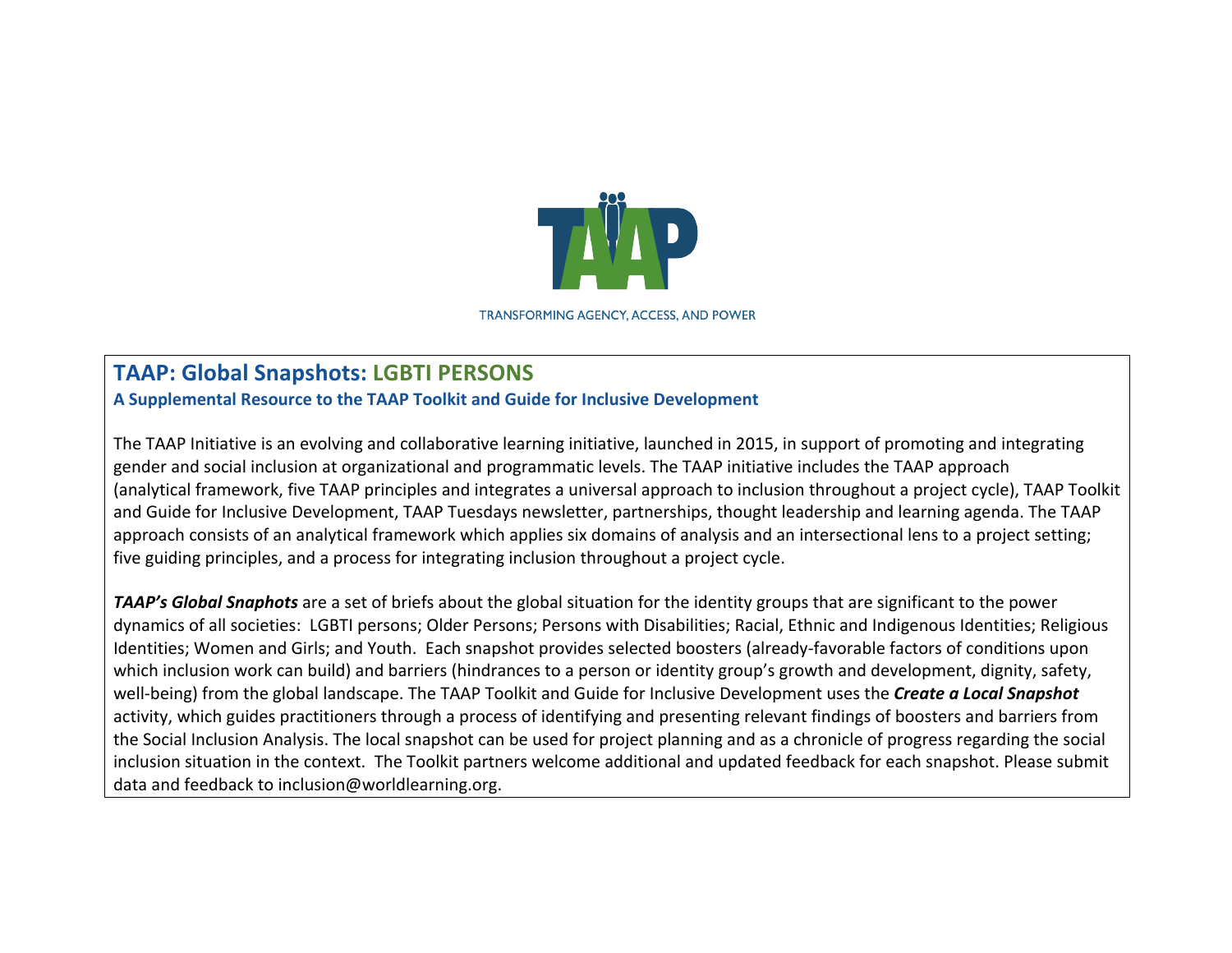## **GLOBAL SNAPSHOT: LGBTI PERSONS**

## **The Global Situation:**

- 73 countries and territories currently criminalize same-sex sexual relations,<sup>i</sup> including more than 10 countries that classify homosexuality as a crime, punishable by death.<sup>ii</sup>
- Existing research and data indicate that LGBT persons often experience poorer health outcomes than the general population and face barriers to health care that profoundly affect their overall health and well-being.<sup>iii</sup>
- LGBT persons face multiple forms of discrimination including violence, discriminatory laws, family rejection, bullying at school, homelessness, economic hardship, lack of access to comprehensive sex education and culturally competent health care and self-stigma.<sup>iv</sup>
- Intersex persons are often subjected to discrimination and abuse if it becomes known that they are intersex, or if they are perceived not to conform to traditional gender norms. $v$
- Transgender people are frequently denied legal recognition of their preferred gender or face abusive requirements such as forced sterilization, treatment or divorce to obtain it, without which they suffer exclusion and marginalization.<sup>vi</sup>

| <b>Global Boosters</b>                                                                                                                                                      | <b>Global Barriers</b>                                                                                                                                                                                                                                                    |
|-----------------------------------------------------------------------------------------------------------------------------------------------------------------------------|---------------------------------------------------------------------------------------------------------------------------------------------------------------------------------------------------------------------------------------------------------------------------|
| The Universal Declaration of Human Rights (1948) outlines the rights of                                                                                                     | Equal constitutional rights: Five countries give LGBT persons equal                                                                                                                                                                                                       |
| all people.                                                                                                                                                                 | constitutional rights, with most countries failing to protect the<br>community from widespread discrimination and abuses.xi                                                                                                                                               |
| Plugging data gaps: The United Nations Development Programme                                                                                                                |                                                                                                                                                                                                                                                                           |
| (UNDP) has led a participatory process to complete the first phase of                                                                                                       | <b>Employment:</b> In many places, those who publicly identify as LGBTI                                                                                                                                                                                                   |
| work to develop an LGBTI Inclusion Index to measure if LGBTI                                                                                                                | are denied access to jobs or promotions and in some cases are forced                                                                                                                                                                                                      |
| persons are included across five development dimensions.vii                                                                                                                 | to resort to vulnerable and exploitative sources of income.xii                                                                                                                                                                                                            |
| Global Human Rights Legislation: The United Nations Office of the<br>High Commissioner and other multilateral organizations have<br>expressed support for LGBTI rights.viii | <b>Personal Safety.</b> Mistreatment of LGBTI individuals is common in<br>many countries, especially in communities and among individuals<br>who advocate rigid gender norms that narrowly define masculinity<br>and femininity within a strictly heterosexual worldview. |
| Marriage equality: In 26 countries around the world same-sex                                                                                                                |                                                                                                                                                                                                                                                                           |
| marriage is legal.                                                                                                                                                          | Rights to organise: In many countries LGBTI communities are legally<br>prohibited from setting up civil society organisations to protect their                                                                                                                            |
| Agenda 2030 Briefing Paper: This briefing paper illustrates how                                                                                                             | rights.                                                                                                                                                                                                                                                                   |
| Sustainable Development Goal (SDG) 3 is relevant to the specific                                                                                                            |                                                                                                                                                                                                                                                                           |
|                                                                                                                                                                             | <b>Stereotypes:</b> In various contexts, the inclusion of LGBTI people is                                                                                                                                                                                                 |